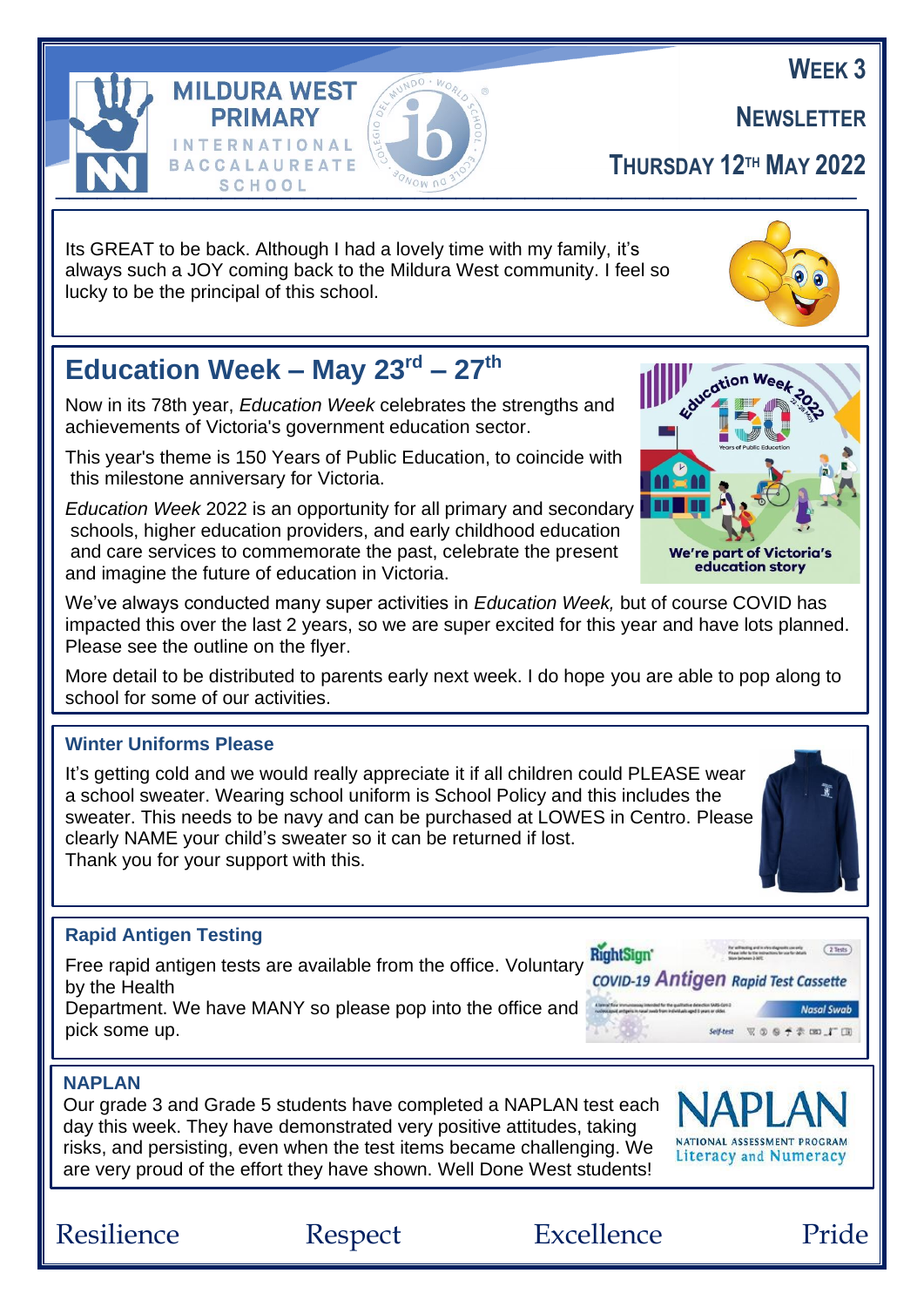#### **CATS up this week – Your child's Report**

 a CAT will be uploaded onto Compass for the following year levels: C.A.T.S (Common Assessment Tasks) are small student reports. This week,

- **- Prep**
- **- Gr 1 & 2**
- **- Gr 3 & 4**
- **- Gr 5**
- **- Gr 6 (next week)**

Please log onto Compass and read your child's latest C.A.T. If you have any difficulty with this process please contact your child's teacher.

#### **Why are we doing this?**

 involved on the learning process. Assessment and Reporting is more effective if it is ongoing, throughout the year. We know that education is best when you, your child and the schoolwork together. Online reporting offers an opportunity for parent to become more

#### **What does Compass assessment provide?**

- ➢ A Student Online Assessment and Reporting system
- $\triangleright$  A Parent Portal that will allow you to view and comment on your child's assessment tasks
- $\triangleright$  A place to teacher to provide feedback
- ➢ Ongoing reporting on your child's learning

#### **Assessment tasks**

 $\overline{a}$ Ï

֦

- ➢ Students will complete regular assessment tasks (CAT'S), across a range of subject areas.
- ➢ These tasks (CAT'S) are designed to asses student abilities against the Victorian curriculum at the expected grade level.
- ➢ These tasks (CAT'S) will provide you with valuable information about your child's progress.
- $\triangleright$  The tasks are samples of your child's work and will give you an example of how your child has performed against criteria

## Bullying Lessons in Grade 3/4

Last week, Grade 3/4 students engaged in 3 different workshops about Bullying. Students learnt about what bullying is and the different types of bullying (Physical, Social, Verbal and Cyberbullying). Students also learnt about the strategies they can use to deal with bullying, who to turn to for help and what to do if a friend is being bullied (Be an Upstander!). We hope students have a better understanding of what bullying looks and sounds like and what to do if they witness bullying.

#### **We asked some students to reflect on what they learnt.**



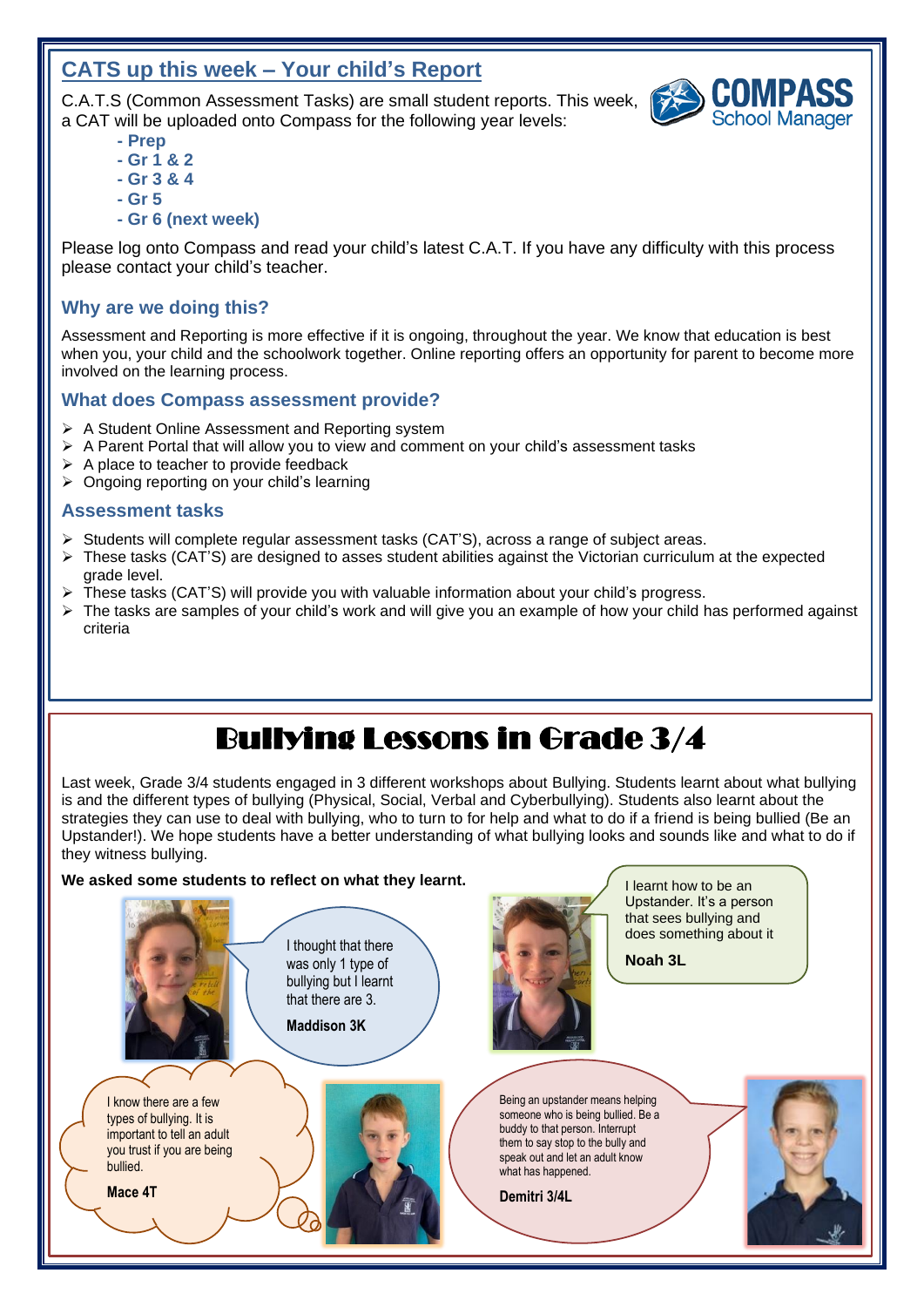## *'How We Express Ourselves.'*

Our Prep's current Unit of Inquiry is *'How We Express Ourselves.'*

We listened to different types of music and thought about how it made us feel. Students expressed the different feelings through drawing, such as Happy, Sad, Angry and Surprised.



*'I did lots of dots when the music sounded happy.'*

*'The soft music was a bit sad.'*

*'I had dark lines when it was angry.'*









# Enviro News

#### *Vegie Vote*

֚֚֬

Thanks to everyone who voted for their favourite vegies last week in the RREP Zone. The top 5 vegies were broccoli, snow peas, spring onion, cabbage and beetroot

#### Thursday lunchtimes

Each week, at lunchtime on Thursday, we will be inviting a different group of children to come to the Enviro Area for some wonderful enviro activities. While you're there, have a look around at the chooks, smell the beautiful herbs and check out the 'Frog Bog' and worm farm. The Enviro Leaders, Bridget and

Judy have worked hard to get the Enviro Area looking super slick for all to enjoy! Today Grade 1 students will be starting to plant our winter vegie garden! Stay tuned next week for some happy snaps!

#### Rubbish Free Lunch

This week, we started a Rubbish Free Lunch program. Each day, the Enviro Leaders have been choosing a few people who have a 'Rubbish Free Lunchbox' to receive a rubbish free lunch container as a prize. Each child also writes their name on a piece of paper and at the next assembly, one student's name will be chosen at random to win an *extra* special prize!